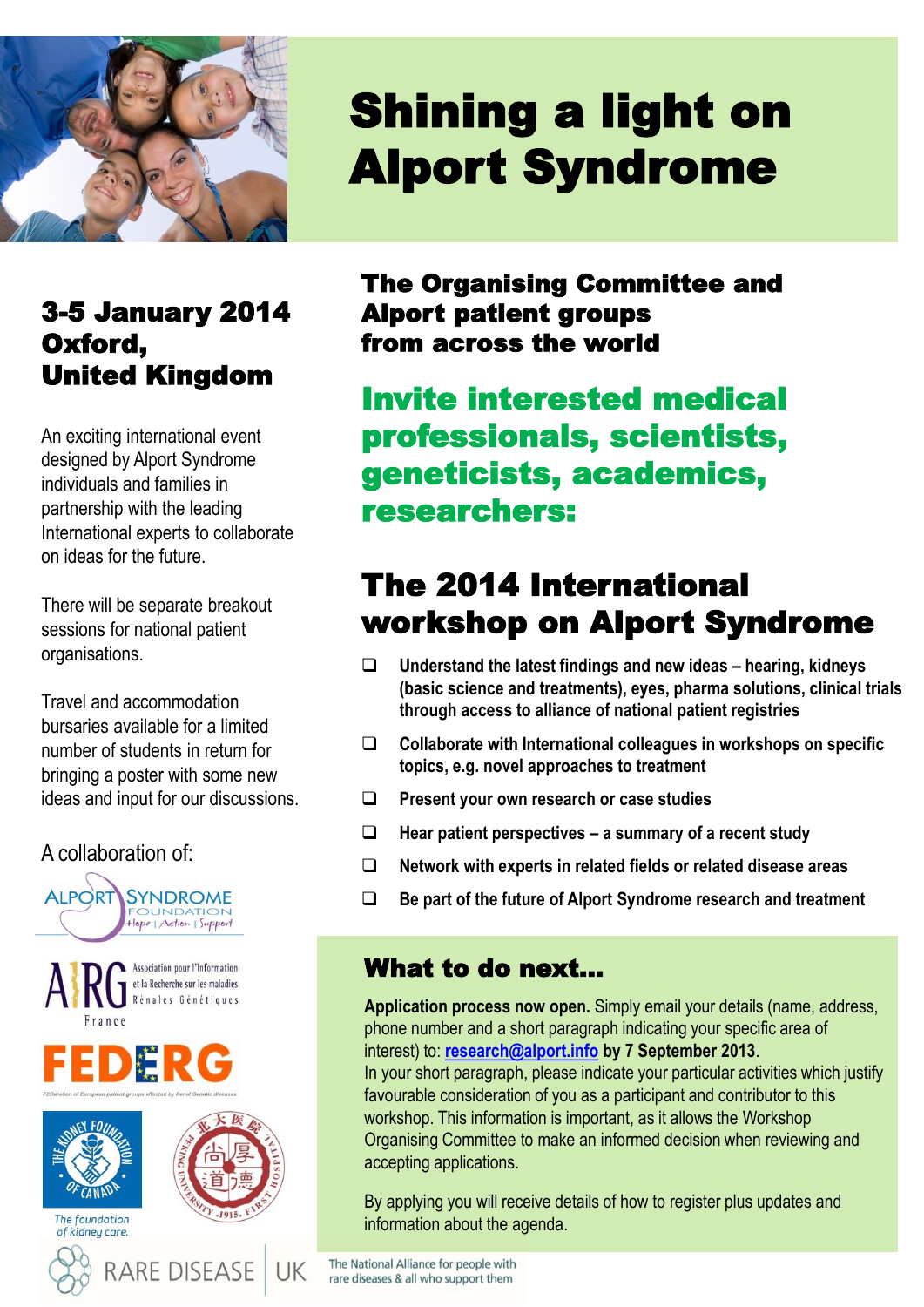

**Participants invited to arrive for lunch on Friday 3 January**

To encourage open communication, each member of the workshop will need to agree that any information presented at this International workshop on Alport Syndrome, whether in a formal talk, poster session or discussion, is a private communication from the individual making the contribution and is presented with the restriction that such information is not for public use. Prior to quoting or publishing any such information presented at the workshop in any publication, written or electronic, we will obtain written approval of the contributing member.

## Outline agenda and formats

### Friday afternoon: Current work and new ideas

- **Information updates (in plenary) including summary of survey into patient views of Alport research:** to share needs and what is currently being worked on
- **Poster session/market place of ideas,** followed by networking over dinner

### Saturday – detailed working on 2 topics:

#### 1 Basic science questions

**Basement membranes**

Formation and development of the glomerular basement membrane and cochlear basement membrane; differences in Alport Syndrome

- **What do we know about treatment? (from animals and man)** Animal models and what we've learned Current therapies in patients How disease-slowing therapies work
- **What are the most promising new approaches?** In animals: what is worth testing? In man: candidate supplementary approaches
- **What causes deafness in Alport patients and how might we prevent it?**
- **What's in the eyes in Alport Syndrome?** What might occur? How to see it? What is the diagnostic value of looking?

#### 2 Diagnosis and Clinical trials

- **Diagnosis in the real world – what are the best ways to do this in 2014?** Who benefits most from a genetic test? What does the mutation tell us (genotype-phenotype correlation) Current role of non-genetic testing (renal biopsy including fluorescence studies: skin, eye testing)
- **How to recruit patients to trials** Role of registries to underpin research Alliance of patient groups and agreed ways of working together to support trials

### Sunday: how do we bring it all together?

- **From the ideas generated yesterday: What actions going forward? What requires funding?**
- **Prepare a plan to present back to the national patient groups**